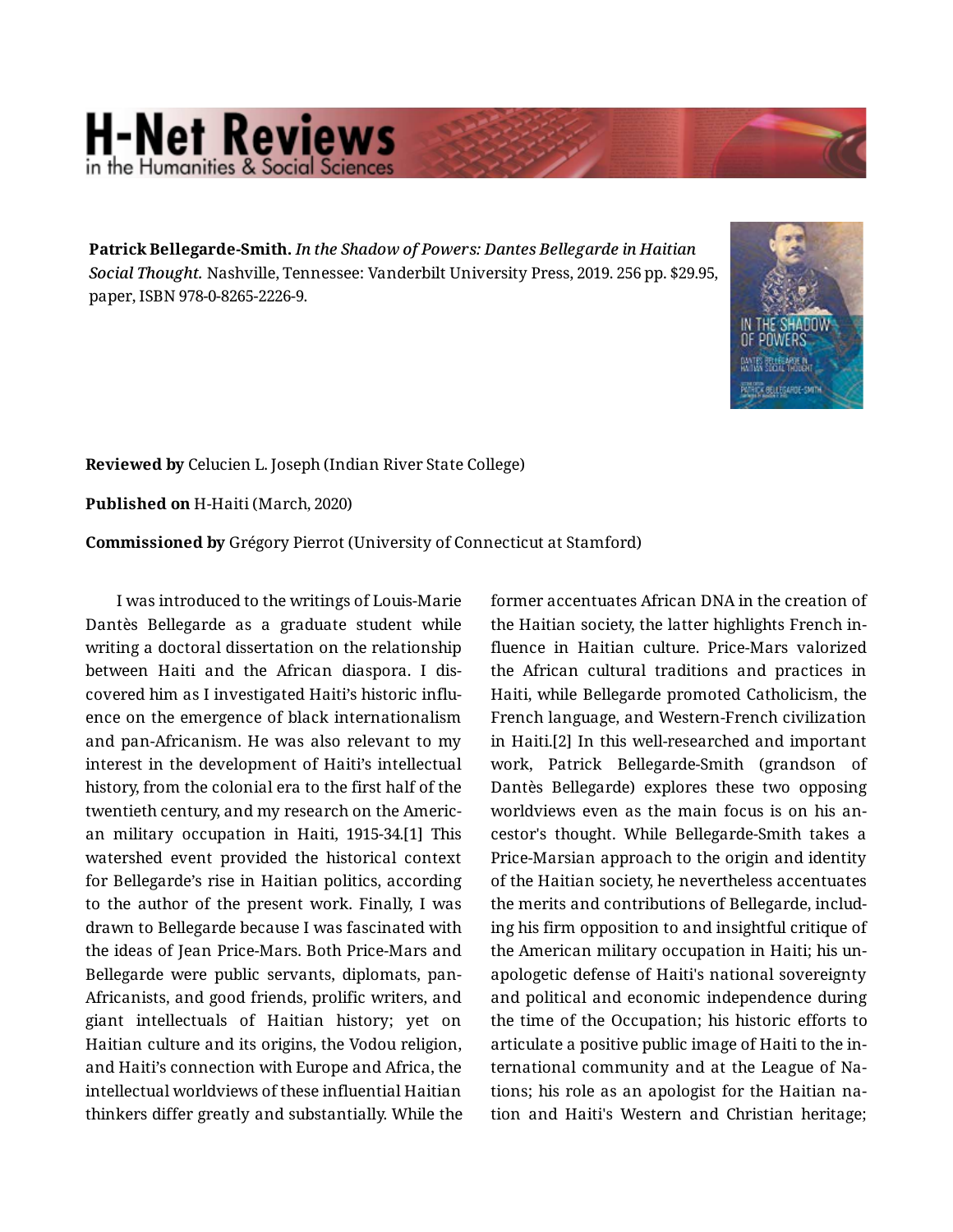and his service to his native land, especially his manifold contribution in the areas of public edu‐ cation reform, economic development, social transformation, and political revitalization.

Bellegarde-Smith first published *In The Shad‐ ow of Powers: Dantès Bellegarde in Haitian Social Thought* in 1985 with Humanities Press Interna‐ tional. In this second edition, Brandon Byrd, one of the editors of Vanderbilt University Press's Black Lives and Liberation series, writes an informative foreword exploring the joint political history of Haiti and the United States in relation to the vari‐ ous roles or functions Bellegarde played in Haiti and abroad. Byrd presents the book as "the rare work to position Haitians as self-conscious and in‐ fluential actors in the world of global politics and as producers rather than objects of meaning thought" and "the first book to recover Bellegarde as an intellectual who demanded for Haitians an equal place in the geopolitical order and who claimed for all black people and black nations a seat at the table" (pp. xiv-xv). In a helpful updated introduction, Bellegarde-Smith describes his book as an effort to bolster the contributions of Dantès Bellegarde by "examin[ing] critically the consist‐ ency of these writings in relation to his public ca‐ reer, in his role as a foremost exponent of the rights of small states during the years that wit‐ nessed the emergence of a vibrant black cultural awareness on the world stage" (pp. xxiii-iv). The author successfully achieves this goal by situating the ideas and evolution of Bellegarde within the context of the historical period which he lived and the social milieu that shaped his beliefs and ac‐ tions.

Bellegarde-Smith's *In the Shadow of Powers* departs from, and thus corrects, previous bio‐ graphies and studies on Bellegarde, such as Jules Blanchet's (1936) and Hénock Trouillot's (1957).[3] Who was Dantès Bellegarde? Why is it important to study his life and oeuvre? What contributions did he make to his native country of Haiti and the international community? The book uniquely sheds light on Bellegarde's manifold contributions to various fields such as Haitian politics, Haitian social philosophy, Haitian education, pan-Americ‐ anism, pan-Africanism, foreign policy, *et cetera*, "within the dynamics of both international condi‐ tions and domestic realities facing the Haitian state" p. xxiii), as well as within the trajectories of Western capitalism, neoliberalism, and American imperialism in Haiti and the world. It also reveals the ambiguous character of, and intellectual con‐ flicts in, the life of Bellegarde. Bellegarde-Smith achieves this goal in six chapters, concluding the book with a historic lecture Bellegarde delivered at the University of Puerto Rico in April 1936, entitled "Haiti and Her Problems: A Lecture."

Bellegarde-Smith traces both the lineage of Louis-Marie Dantès Bellegarde as well as the signi‐ ficant marks his ancestors left on Haitian society. Bellegarde was born in Port-au-Prince, on May 18, 1877, to an impoverished petit-bourgeois Haitian family. His mother, Marie Boisson, was a poor and illiterate "white" mulatto (p. 55), whose white ma‐ ternal grandfather, Jacques-Ignace Fresnel, had been Haiti's first minister of justice and is regarded as the founder of Haitian Freemasonry. His father, Jean-Louis Bellegarde, was black and served as the director of the botanical gardens at the School of Medicine in Port-au-Prince, and his paternal aunt Argentine Bellegarde was a major figure in early women's education in Haiti. By Haitian and Latin American standards, Bellegarde was identified as a mulatto, a socio-racial classification associated with economic, political, and educational advant‐ ages in contrast to the country's predominant eco‐ nomically disadvantaged dark population that lives in abject poverty and underdevelopment. While Bellegarde benefited from these advantages, he was proud of both sides of his biracial identity and unconditionally defended Haitian people re‐ gardless of their color or socioeconomic class. In fact, as a diplomat, he championed the cause of the "Black Republic" at the predominantly white and European League of Nations.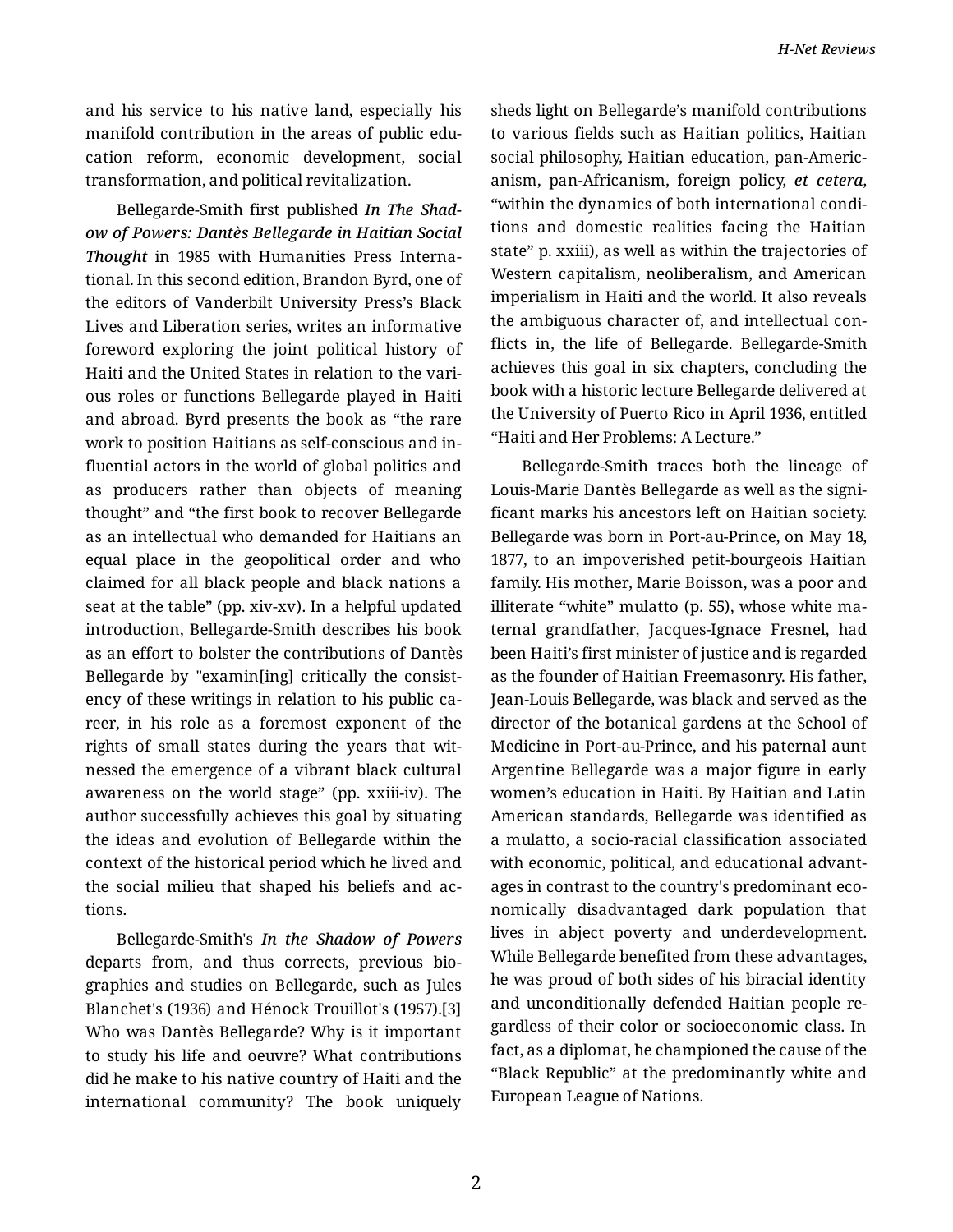Consequently, in the first two chapters, Belleg‐ arde-Smith describes in great detail the historical agents and trajectories contributing to the emer‐ gence of Haiti's social policy and foreign relations, isolating four essential aspects to the founding of the new Republic of Haiti: the economic, the social, the political, and the international dimensions. They must be studied in light of the colonial sys‐ tem, the plantation economy, class relations, and the color question in the postcolonial Haitian soci‐ ety. In particular, Bellegarde-Smith notes that the dynamics and characteristics of Haitian social thought and modern Haitian society must be ana‐ lyzed within the colonial class struggle in the preindependence period and the consolidation of bourgeois hegemony during the postindependence period, correspondingly. For example, "Develop‐ ment, economic and politico-social, was a primary concern of the men at the helm. This concept ex‐ plains why social thought, rather than more eso‐ teric branches of philosophy, took hold in Haiti and the rest of Latin America in the nineteenth century" (p. 45). According to the author, like in other societies in Latin America, social thought and politics in Haiti were influenced by two major philosophical schools: French (Comtian) positiv‐ ism and Western liberalism. Dantès Bellegarde was deeply immersed in both traditions; in addi‐ tion, he championed Western universalism, Spen‐ cerian social Darwinism, and the European concept of progress. In the same chapter, Belleg‐ arde-Smith argues that the cultural process of as‐ similation had a major impact on Haiti's "social and political policy" (p. 91).

It is important to note that the Haitian eco‐ nomy was neocolonial in that it was dependent on its western European trade partners. Haiti's bour‐ geoisie was relatively powerless in international terms; its industrial proletariat was less than em‐ bryonic. Thus, the emulation of Western culture alone could explain Haitian intellectual develop‐ ments of the nineteenth century that are seem‐ ingly divorced from Haitian social realities. But this factor was reinforced by the Haitian bour‐

geoisie's desire to apply the scientific message in order to "modernize" the country (p. 51). This ob‐ servation is critical to arrive at a better under‐ standing of Bellegarde's various roles as a diplo‐ mat, financial accountant, historian, writer, public intellectual, and social philosopher. Bellegarde-Smith presents Bellegarde as an assimilationist who rigorously attempted to westernize the Haitian society. He describes his failings in this powerful statement: "Bellegarde never rose to meet the need of providing a viable sociopolitical theory or ideology for twentieth-century Haiti.... Dantès Bellegarde accepted the validity for Haiti of the mainstream Western European ideology, in‐ cluding capitalism and liberalism. He thought it sufficient in terms of universality to bring forth what was best in the human person" (p. 172).Yet throughout the book, the author sustains the belief that Dantès Bellegarde was a man of his times, which might explain his shortcomings.

Chapter 3 explores the career and life of Bel‐ legarde and the milieus in which he evolved as a public servant and thinker, following him through his formative years in his roles as the secretary of the cultural and literary newspaper *La Ronde*, as a public servant in the area of public education, and as Haiti's most ablest diplomat, as well as in his demonstration of a pan-African spirit. Bellegarde is regarded by many as "Haiti's outstanding ideo‐ logue at the beginning of this century and the country's ablest synthesizer of Nineteenth Century social thought."[4] The celebrated Haitian writer and poet Leon Laleau wrote these memorable words at the death of Bellegarde in 1966: "The first amongst us, he placed audaciously at internation‐ al gatherings, Race before Nationality, Man before Citizen."[5] Among African American intellectuals in the United States, he was known as the champi‐ on of black freedom and rights in the world. W. E. B. Du Bois, in an article published in *The Crisis* magazine in 1926, felicitously named Bellegarde "the international spokesman of the Negroes of the World."[6] In the world of diplomats, Belleg‐ arde was admired for his cosmopolitan vision and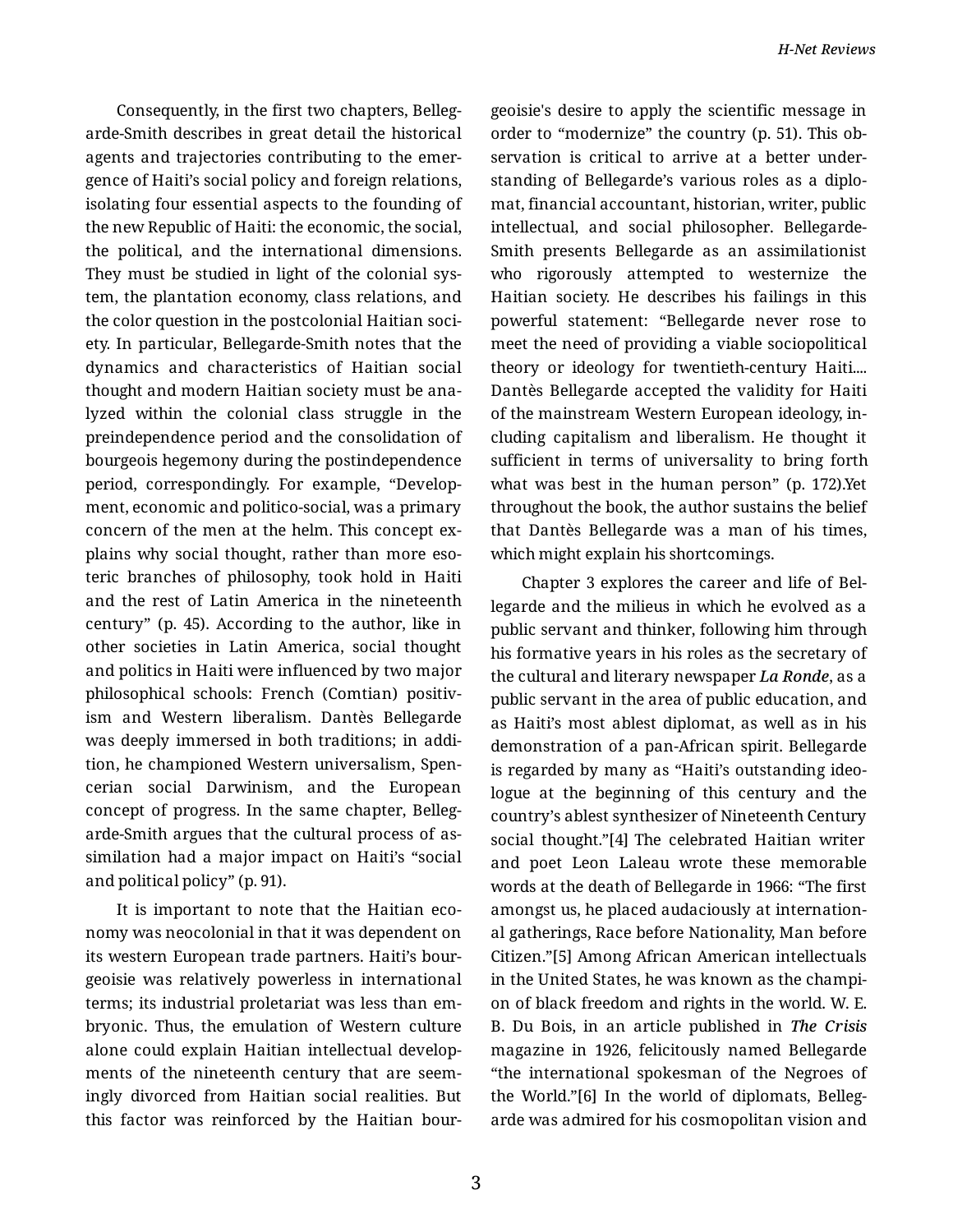*H-Net Reviews*

ideal of international cooperation among the na‐ tions and peoples of the world.

As a cross-disciplinary thinker, Bellegarde contributed vastly to the international advance‐ ment of Haitian life and thought. In 1944, Belleg‐ arde collaborated with Mercer Cook to produce the first Haitian-American anthology, featuring the writings of prominent writers and thinkers such as Du Bois, Langston Hughes, James Weldon Johnson, *et cetera*.[7] Bellegarde served as a visiting profess‐ or at Howard University and Atlanta University, where Du Bois taught for many years. He acquain‐ ted black students in these historically black uni‐ versities with Haitian literature and history, most importantly teaching them how African slaves at Saint-Domingue broke down the shackles of slavery to acquire their freedom and independ‐ ence from France in 1804 and eventually establish the Republic of Haiti.

In chapters 4 and 5, the author provides a crit‐ ical assessment of Bellegarde's understanding of the national characteristics and cultural ethos of the country of Haiti. Bellegarde-Smith illuminates the ties that bind Bellegarde's thought and praxis and the values and ideologies that guided his life and decisions. Yet we also learn that at times, his ideas were far from the existential realities and unfortunate living conditions of the Haitian masses. Bellegarde identified as mulatto, not black; yet he rejected the biological concept of race because he believed it unscientific and con‐ tended that modern racial types have been from time immemorial modified by the twin influences of environment and intermixture. Hence, he ar‐ gued that one should not confuse individual hered‐ ity with racial heredity; while the former is sci‐ entific, the latter is nonsensical. As for culture, he associated it with a high level of education and the potentiality for individuals to be successful in soci‐ ety; interestingly, he dissociated the concept of cul‐ ture from its anthropological elements. For Belleg‐ arde, French culture and values were intrinsic to Haitian national identity and mentality. By con‐ trast, Price-Mars brilliantly argued and demon‐ strated with scientific rigor that the cultural tradi‐ tions, values, and practices of the majority of Haiti's peasant population are African in origin, and constitute the core elements of the Haitian soul, culture, and identity, a thesis Bellegarde rejec‐ ted.

Bellegarde's ambivalent attitude toward Afric‐ an cultural traditions and the Vodou religion in his own country of Haiti was particularly troubling, an important element of his thought that is not ef‐ fectively discussed in the book. He could not con‐ ceive of any value in preserving black diasporic Africanisms or in maintaining African-derived di‐ asporic cultural traditions and customs. For Belleg‐ arde, Afro-Haitian Vodou religion and spirituality were a hindrance to Haiti's development and Haitian people's advancement toward Westernstyle modernity.[8]

As Bellegarde-Smith argues in the final chapter of the book, his ancestor "never rose to meet the need of providing a viable sociopolitical theory or ideology for twentieth-century Haiti.… Bellegarde accepted the validity for Haiti of the mainstream Western European ideology, including capitalism and liberalism" (p. 172). He propagated ideological positions of nationalism and liberalism embraced by the Haitian bourgeoisie and believed that for Haiti to attain economic independence and cultur‐ al relevance, she must be subservient to Western culture and the economic interests of Western countries. While his good friend Price-Mars be‐ friended the rising younger generation of Haitian intellectuals, including Marxist radical Jacques Roumain, Bellegarde shunned them. Bellegarde-Smith presents Dantès Bellegarde as a man stuck in nineteenth-century Haitian history while Haitian society was moving forward. Paradoxic‐ ally, Bellegarde became a victim of the era that produced his character and nurtured his ideas: "During his last years, almost thirty years of his life, [he] became an anachronistic figure; yet he was a figure intensely Haitian. His alienation, his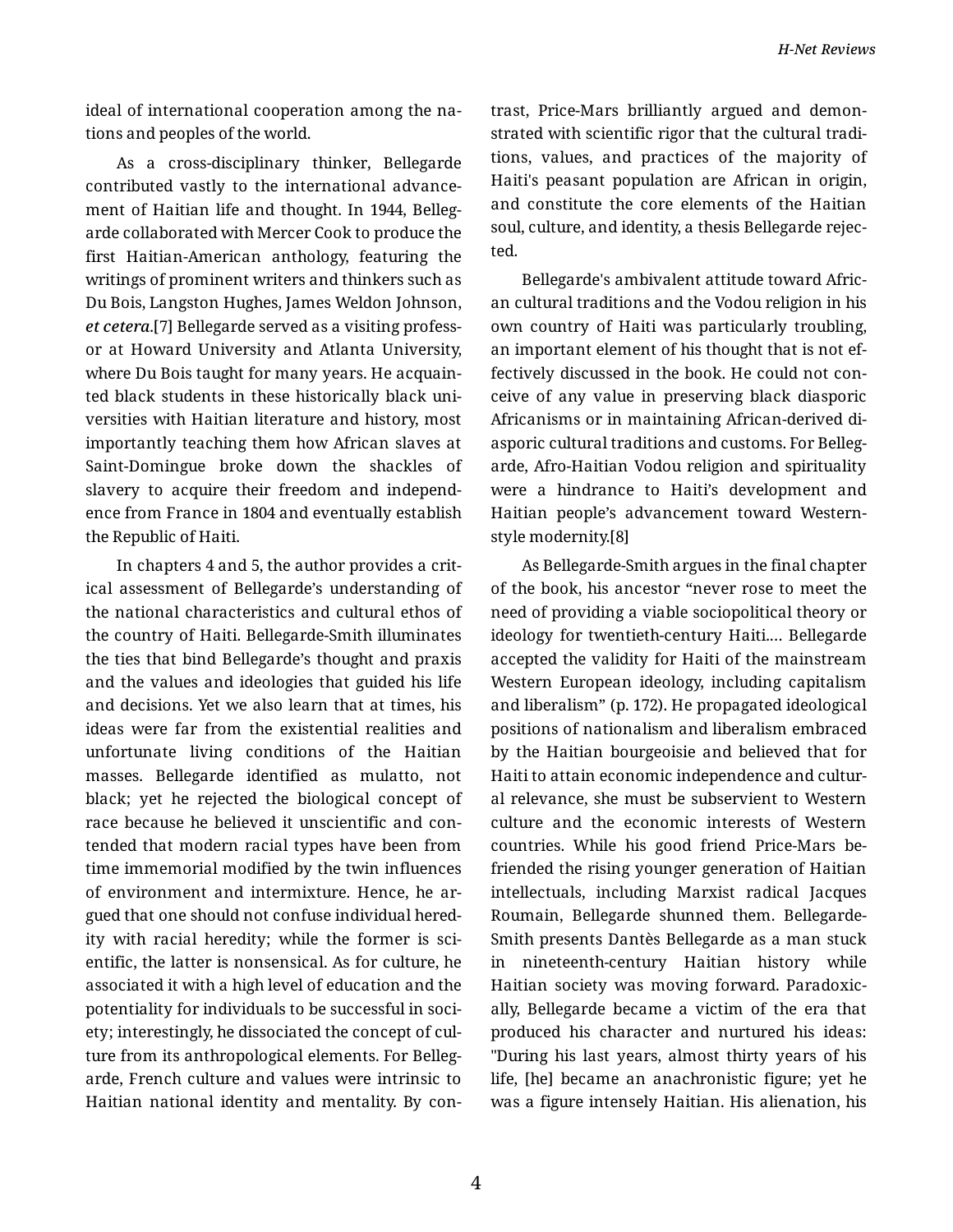despair, and his frustrations were those of his country" (pp. 172-4). Athough he lived well into the twentieth century, it appears he never understood that the new, progressive young Haitian genera‐ tion and intelligentsia had categorically rejected his cherished ideologies and social and cultural ideas.

The strength of this excellent and well-re‐ searched work lies in Patrick Bellegarde-Smith's ability to synthesize a substantial amount of schol‐ arship on Haiti's social thought in conjunction with that of Latin American society and French society. It is an insightful study of the history of ideas in Haitian social thought by way of the life, thought, and career of Dantès Bellegarde; regret‐ tably, this new 2019 edition does not engage more recent scholarship or studies on the subject matter (Wien Weibert Arthus's *Les grandes dates de l'histoire diplomatique d'Haïti: De la période fondatrice à nos jours* [2017] and *Machine diplo‐ matique francaise en Haiti: (1945-1958)* [2012]; *Haiti and the Americas*, edited by Carla Calargé, Raphael Dalleo, Luis Duno-Gottberg, and Clevis Headley [2013]). Despite this minor flaw, this auda‐ cious book is indispensable not only to better grasp Haiti's existential realities and political shortcomings; it is a profound meditation on one of Haiti's dearest sons who served his native land sacrificially, loved his country deeply, committed to its development and success, and whose patriot‐ ic zeal and exemplary character remain worthy models for a brighter Haiti.

Notes

[1]. Bellegarde wrote two important texts on the Occupation: *L'Occupation américaine d'Haïti, ses conséquences morales et économiques* (Portau-Prince: Chéraquit, 1929; Éditions Lumière, 1996), and *La résistance haïtienne : L'Occupation améri‐ caine d'Haïti* (Montréal: Editions Beauchemin, 1937). He also penned *La République d'Haïti et les États-Unis devant la justice internationale* (Paris:

Librarie de Paris-Livres, 1924) on the diplomatic re‐ lations between Haiti and the United States. Also see his important book with the African American literary scholar Mercer Cook, *The Haitian-Americ‐ an Anthology: Haitian Readings from American Authors* (Port-au-Prince: Imprimerie de l'état, 1944).

[2]. I addressed Bellegarde's ideas in two major publications, "The Problem of and Impossibility of Vodou in the Writings of Dantes Bellegarde," *The Journal of Pan African Studies* 6, no. 8 (March 2014):1-24, and *Vodou in Haitian Memory: The Idea and Representation of Vodou in Haitian Imagina‐ tion,* ed. Celucien L. Joseph and Nixon Cleophat (Lanham, MD: Lexington Books, 2016).

[3]. For example, see Jules Blanchet, *Peint par lui-même ou la résistance de M. Bellegarde* (Portau-Prince: Imprimerie Valcin, 1936), and *Hénock Trouillot, M. Dantès Bellegarde, un écrivain d'autrefois* (Port-au-Prince: Imprimerie Théodore, 1957).

[4]. Patrick Bellegarde, "Dantès Bellegarde and Pan-Africanism," *Phylon* 42, no. 3 (1960): 233.

[5]. Quoted in Patrick Bellegarde Smith, "Dante Bellegarde and Pan-Africanism," 233 ; Léon Laleau, "Dantès Bellegarde, une célébrité, amie de la pénombre," *Conjonctio*n (July 1972): 89, 119; for a different perspective on Bellegarde, Hénock Trouil‐ lot, *Dantès Bellegarde, un écrivain d'autrefois* (Port-au-Prince: Imprimerie Théodore, 1957).

[6]. Quoted in Mercer Cook, "Dantes Belleg‐ arde," 125.